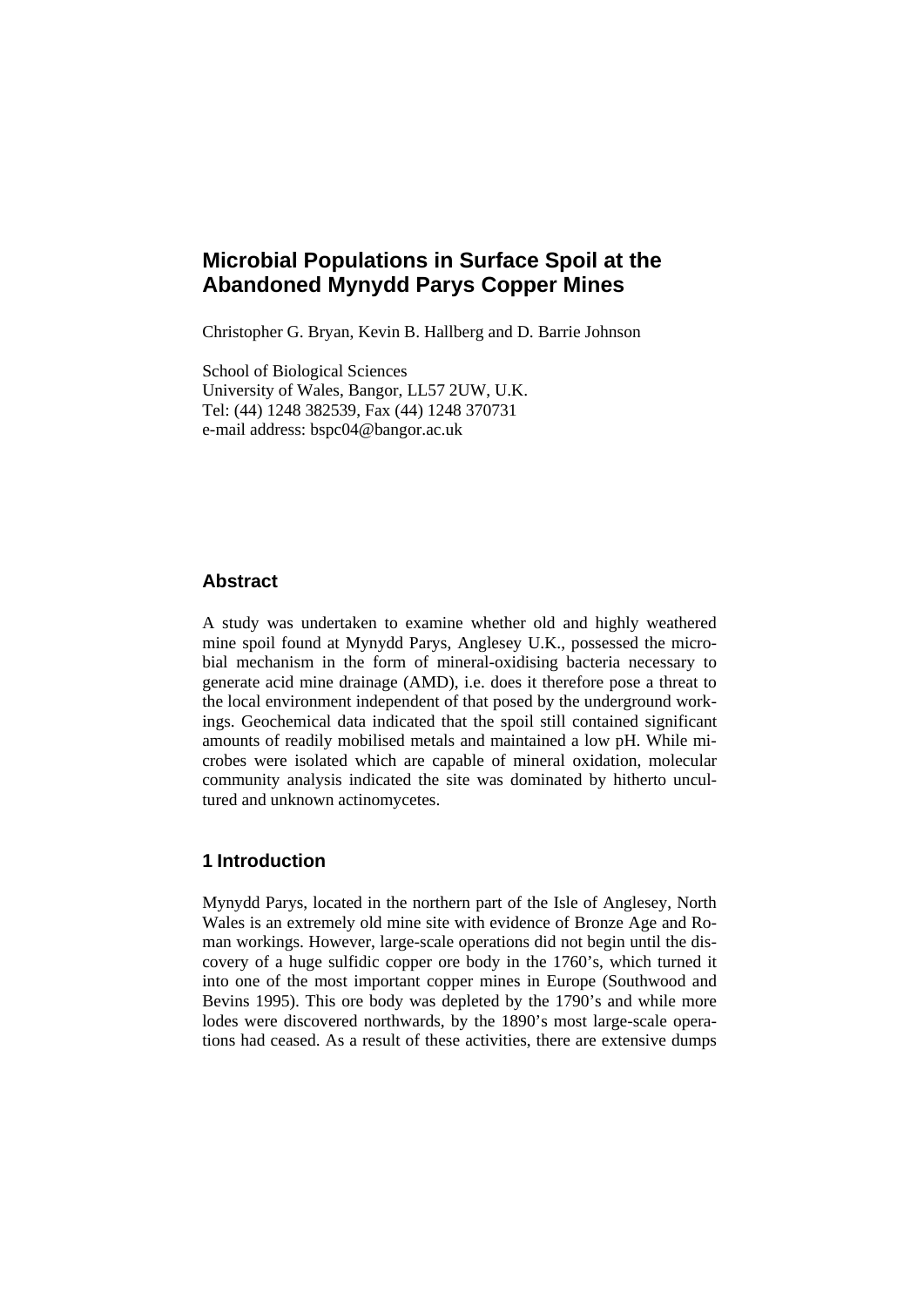of highly pyritic mine spoil totalling several million tonnes (Jenkins et al. 2000).

Mynydd Parys, like many other decommissioned mines, presents two key environmental problems. Firstly, where previously exposed underground workings have flooded when pumping stopped, microbially oxidised sulfidic minerals on the rock face have been mobilised. This has led to the generation of acid mine drainage (AMD) within the mine. This metal-rich, highly acidic water presents itself as chronic point source pollution where it drains the mine along natural fissures and man-made adits. Secondly, a more diffuse and insidious generation of AMD occurs at this site where mine spoil has been left on the surface exposed to the elements. The effects of this are potentially more long-term than that of AMD from inside the mine, since where water levels are stable, little pyrite oxidation occurs below the water line and there is limited mobilisation of metals from above (Banks et al. 1997).

While microbes associated with AMD itself are well documented (e.g. Johnson and Hallberg 2003), little is known about the microflora of weathered mine spoil dumps or how this changes over time. The microbial community of a site is implicit to its overall environmental impact. If mineral-oxidising microbes are not present then there will be very little mobilisation of exposed sulfide minerals (Gleisner and Herbert Jr. 2002).

Organisms responsible for mineral oxidation, and thus AMD generation, are usually acidophilic (optimal growth pH<3) iron and/or sulfur oxidisers. Well-known examples of these include *Leptospirillum ferrooxidans* (an iron oxidiser), *Acidithiobacillus ferrooxidans* (iron and sulfur) and *Acidithiobacillus thiooxidans* (sulfur only) (Johnson and Hallberg 2003). Both *L. ferrooxidans* and *At. ferrooxidans* have been previously detected in the Afon Goch (red river) south, which until recently received much of the AMD draining Mynydd Parys (Walton and Johnson 1992). Such bacteria are considered the most central to mineral oxidation, but not necessarily the most numerically dominant (Jenkins et al. 2000). Heterotrophic bacteria which do not oxidise iron or sulfur such as *Acidiphilium* spp. and *Acidocella* spp. are almost always found (e.g. deWulf-Durrand et al. 1997; Berthelot et al. 1997; Johnson and Roberto 1997). These heterotrophs are not thought to contribute to mineral dissolution directly, but exist synergistically – stimulating the activity of the mineral oxidisers.

While such organisms may be readily found in AMD itself, it is unclear as to whether they would dominate mine spoils. Brofft et al. (2002) studied a forest wetland that had been receiving acidic, metal rich water (effectively AMD) from a poorly contained reject coal pile for over 22 years. They found the site was dominated by *Acidobacterium* spp. and uncultured actinomycetes. Bacteria that belong to the same phylogenetic group as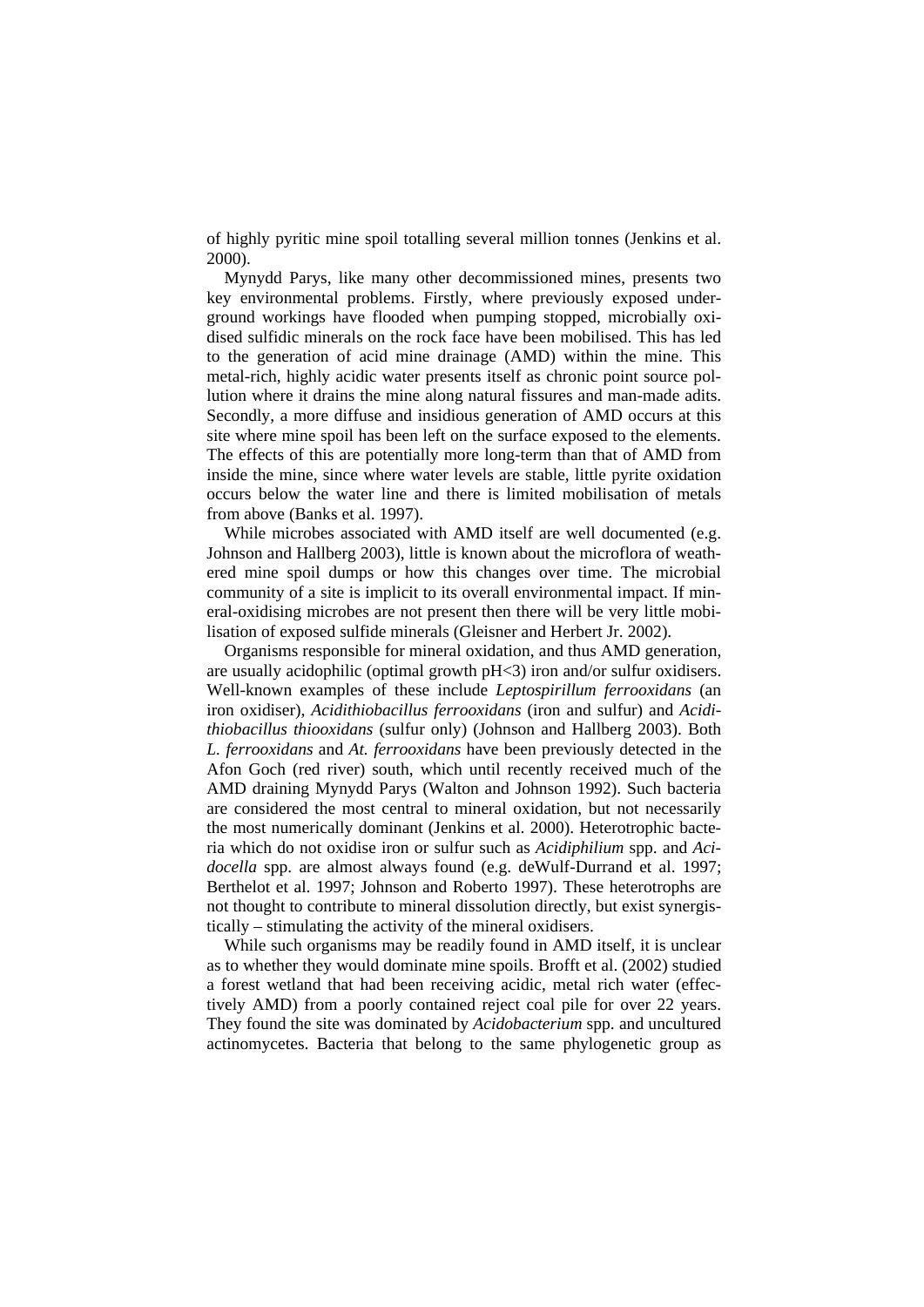*Acidobacterium* spp. are extremely ubiquitous, having been detected in many different types of environment (Barns et al. 1999). There are no reports of the presence of actinomycetes in mine spoils, nor in AMD.

Somewhat more research has been carried out on active dumps, where the spoil is managed in order to accelerate the process of mineral oxidation. Heap leaching (or bioleaching) is employed to extract metals (most usually copper or gold) from low-grade ores and tailings. Many studies have detected the presence of *At. ferrooxidans, At. thiooxidans, At. caldus* and *L. ferrooxidans* (Rawlings et al. 2003; Pizarro et al. 1996) while the occurrence of *Acidiphilium* spp. and *Sulfobacillus* spp. has also been reported (Goebel and Stackebrandt 1994; deWulf-Durrand et al. 1997).

Mynydd Parys presents an interesting opportunity to study the microflora of an unmanaged, mineralogically active spoil. Of importance is what are the main microbes there and are they capable of mineral oxidation. An absence of such microbes may suggest that in the hundreds of years since it was first deposited, the ability of Mynydd Parys spoil to generated AMD has been attenuated.

#### **2 Materials and Methods**

Spoil material was taken from within the Great Opencast, a massive void in the west of the site. The material was collected in a sterile bag and transported back to the laboratory where it was processed immediately.

To measure spoil pH, 1 g spoil was added to 2.5 ml Reverse Osmosis water and left for 1 h. The pH of the liquor then measured using an Accumet pH meter 50 with a BDH pHase Rapid Renew D/J Epoxy electrode.

Extractable metals were determined by shaking 5 g spoil in 100 ml 0.1  $M H<sub>2</sub>SO<sub>4</sub>$  for 1 h. The liquor from this was filtered through a nitrocellulose filter (0.2 μm pore size) and metal concentration assayed by atomic absorbance spectroscopy (AAS) using a PYE Unicam SD9 Atomic Absorbance Spectrophotometer.

DNA was extracted from 1 g of spoil using the UltraClean<sup>TM</sup> Soil DNA Kit (MO BIO Laboratories, Inc., USA) in accordance with the manufacturer's instructions.

To detach microorganisms from the spoil matrix, 1 g spoil was added to 10 ml basal salts solution  $[(g I^{-1}) Na<sub>2</sub>SO<sub>4</sub>·10H<sub>2</sub>O (0.15)); (NH<sub>4</sub>)<sub>2</sub>SO<sub>4</sub> (0.45);$ KCl (0.05); MgSO<sub>4</sub>⋅7H<sub>2</sub>O (0.5); KH<sub>2</sub>PO<sub>4</sub> (0.05); Ca(NO<sub>3</sub>)⋅4H<sub>2</sub>O (0.015)], adjusted to pH 2.5 with  $H_2SO_4$  and shaken for 30 min. Once the solid phase had settled, the resultant liquor was serially diluted and plated onto Iron (Feo), Iron:Tetrathionate (FeSo) and Iron:Thiosulfate (FeTo) overlay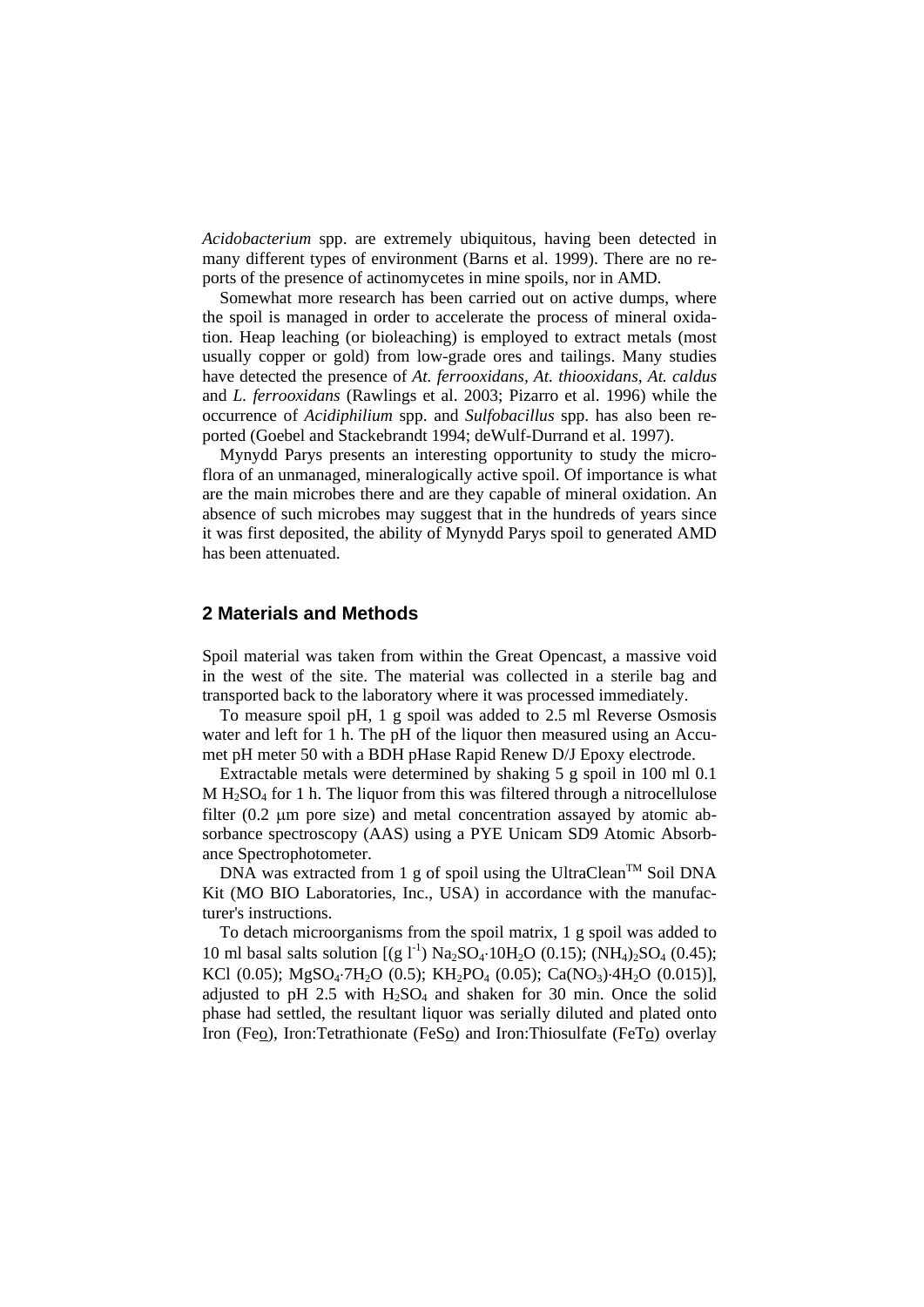plates, Yeast Extract pH 3 and 4 (YE<sub>3</sub>o, YE<sub>4</sub>o) overlay plates (Johnson, 1995; Hallberg and Johnson, 2003) and R2A plates (Reasoner and Geldreich 1985). Solid media were incubated for four to six weeks at 20°C.

Colonies were differentiated based on their appearance. Iron-oxidising colonies appeared orange-dark brown, sulfur-oxidising colonies appeared bright white, and heterotrophic, non-iron-sulfur-oxidising colonies appeared as a variety of colours from clear to off white, to yellow to pink. Colonies were sub-cultured onto appropriate media and further identification carried out on unique isolates by analysis of their 16S rRNA gene.

Amplification of 16S rRNA genes from extracted DNA by the polymerase chain reaction was as described by Okibe (2003). A clone library of the 16S rRNA genes from the spoil was constructed by ligating PCR products to the pGEM®-T Easy Vector (Promega) according to the manufacturer's instructions. Inserts were amplified using the vector specific primers SP6 and T7, and were screened for uniqueness by restriction enzyme digestion using *Eco*R I and *Cfo* I.

Unique clones and individual isolates were sequenced on the CEQ8000 genetic analysis system with the DTCS QuickStart kit (Beckman Coulter). The sequences obtained were compared to gene sequences in public databases by BLAST searching (Altschul 1997).

## **3 Results**

Basic geochemical data are summarised in Table 1. Extractable metal is a measure of how readily mobilised a metal is, given in mg  $g^{-1}$  dry spoil. The spoil is acidic and relatively metal rich with iron exhibiting the greatest potential for mobilisation.

|     | Spoil extractable extractable |       | extractable | extractable                                                                                                                                                        | extractable |
|-----|-------------------------------|-------|-------------|--------------------------------------------------------------------------------------------------------------------------------------------------------------------|-------------|
|     |                               |       |             | pH Fe $\text{[mg g}^{-1} \text{]}$ Cu $\text{[mg g}^{-1} \text{]}$ Zn $\text{[mg g}^{-1} \text{]}$ Mn $\text{[mg g}^{-1} \text{]}$ Al $\text{[mg g}^{-1} \text{]}$ |             |
| 2.8 | 0.740                         | 0.030 | 0.004       | 0.002                                                                                                                                                              | 0.058       |

**Table 1.** Basic geochemical data from Mynydd Parys spoil.

A variety of organisms were isolated from the mine spoil, all of which are extremely or moderately acidophilic bacteria (pH optima for growth of <3 and around 4, respectively); no neutrophilic organisms were isolated. Table 2 summarises the colony morphology of each isolate, the medium it was isolated on and the nearest known organism or organisms based on partial 16S rRNA gene DNA homology. Isolate Pa9 is related to the obligate iron-oxidising autotroph *Leptospirillum ferrooxidans*. Isolates Pa11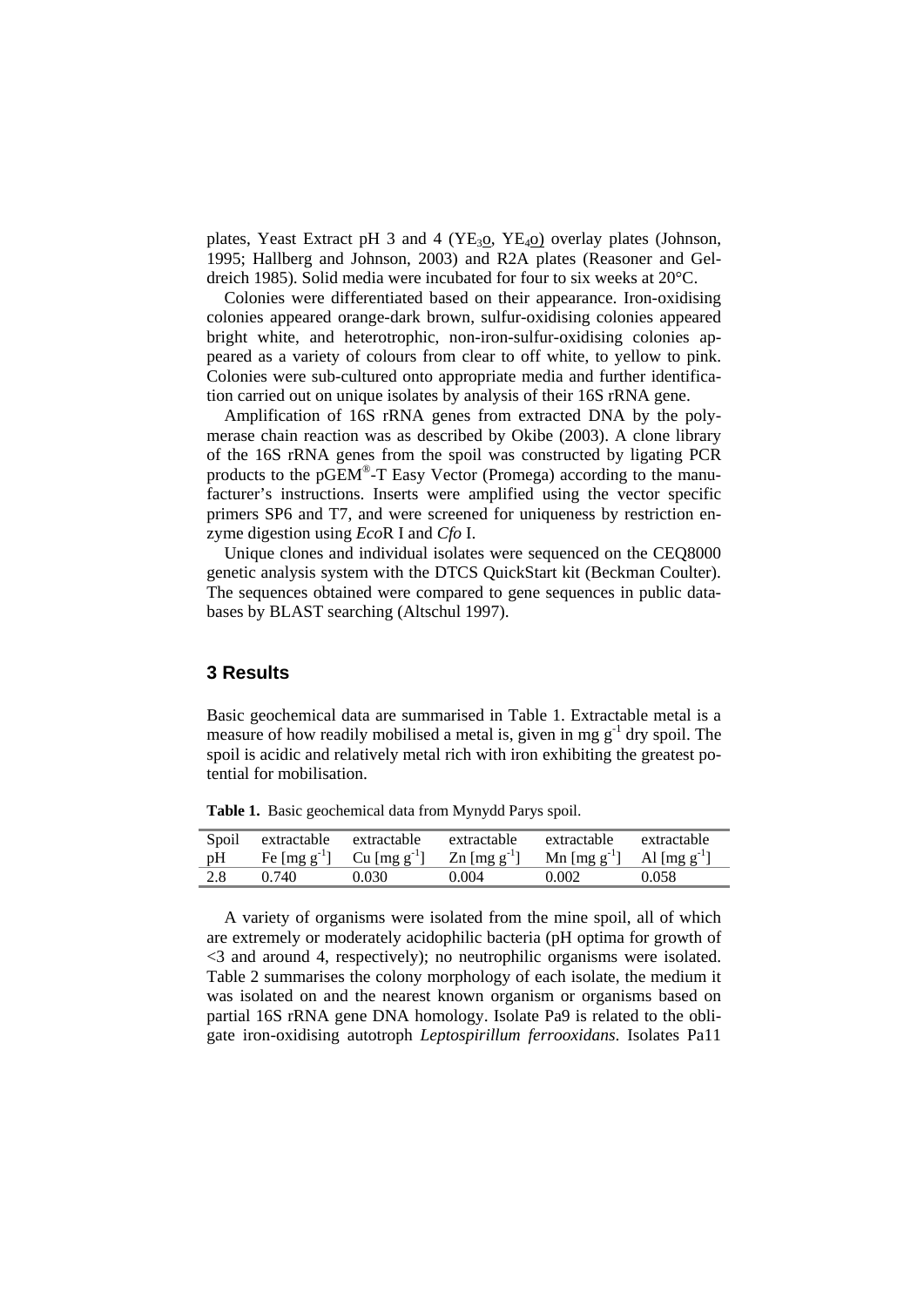and Pa17 are closely related to an iron- (and possibly sulfur) oxidising γproteobacterium, WJ2, isolated from a constructed wetland receiving AMD from an abandoned tin mine (Hallberg and Johnson 2003). Pa17 initially oxidised sulfur preferentially, but after subsequent re-plating began to exclusively oxidise iron. Isolate Pa13 is closely related to the obligate

**Table 2.** Colony morphologies and nearest known organisms based on 16S rRNA gene homology.

|                  | Isolate: Description:                              | Nearest organism(s) based on<br>partial 16S rRNA gene DNA<br>sequence homology: | Accession<br>ID: | Homology: |
|------------------|----------------------------------------------------|---------------------------------------------------------------------------------|------------------|-----------|
| Pa <sub>9</sub>  | Iron oxidising<br>colony from Feo<br>plate         | Leptospirillum ferrooxidans<br>CF12                                             | AF356834         | 96.90%    |
| Pa10             | Large pink col-<br>ony from Feo                    | Uncultured bacterium clone<br>RCP2-4, and                                       | AF523897         | 97.60%    |
|                  | plate                                              | Acidobacterium sp. WJ7                                                          | AY096034         | 94.90%    |
| Pa11             | Small, off-white<br>plate                          | colony from Feo γ-proteobacterium WJ2                                           | AY096032         | 98.60%    |
| Pa13             | Large white col-<br>ony from FeSo<br>plate         | Acidithiobacillus thiooxidans<br>ATCC19377                                      | Y11596           | 98.00%    |
| Pa17             | Concentric circu-<br>lar colony from<br>FeTo plate | γ-proteobacterium WJ2                                                           | AY096032         | 97.80%    |
| Pa18             | Ruby-red colony<br>from YE <sub>40</sub>           | Acidobacterium sp. WJ7                                                          | AY096034         | 98.40%    |
| Pa <sub>19</sub> | Yellow cone-<br>shaped colony<br>from $YE_{40}$    | Gram-positive iron-oxidizing<br>acidophile SLC66                                | AY040739         | 97.70%    |
| Pa20             | Yellow colony<br>from $YE40$                       | Acidiphilium acidophilum                                                        | D30769           | 97.30%    |
| Pa <sub>22</sub> | Tiny pale colony<br>from $YE_{40}$ plate           | Uncultured bacterium clone<br>RCP2-2, and                                       | AF523916         | 96.60%    |
|                  |                                                    | "Actinomyces sp." TM213                                                         | X92705           | 91.70%    |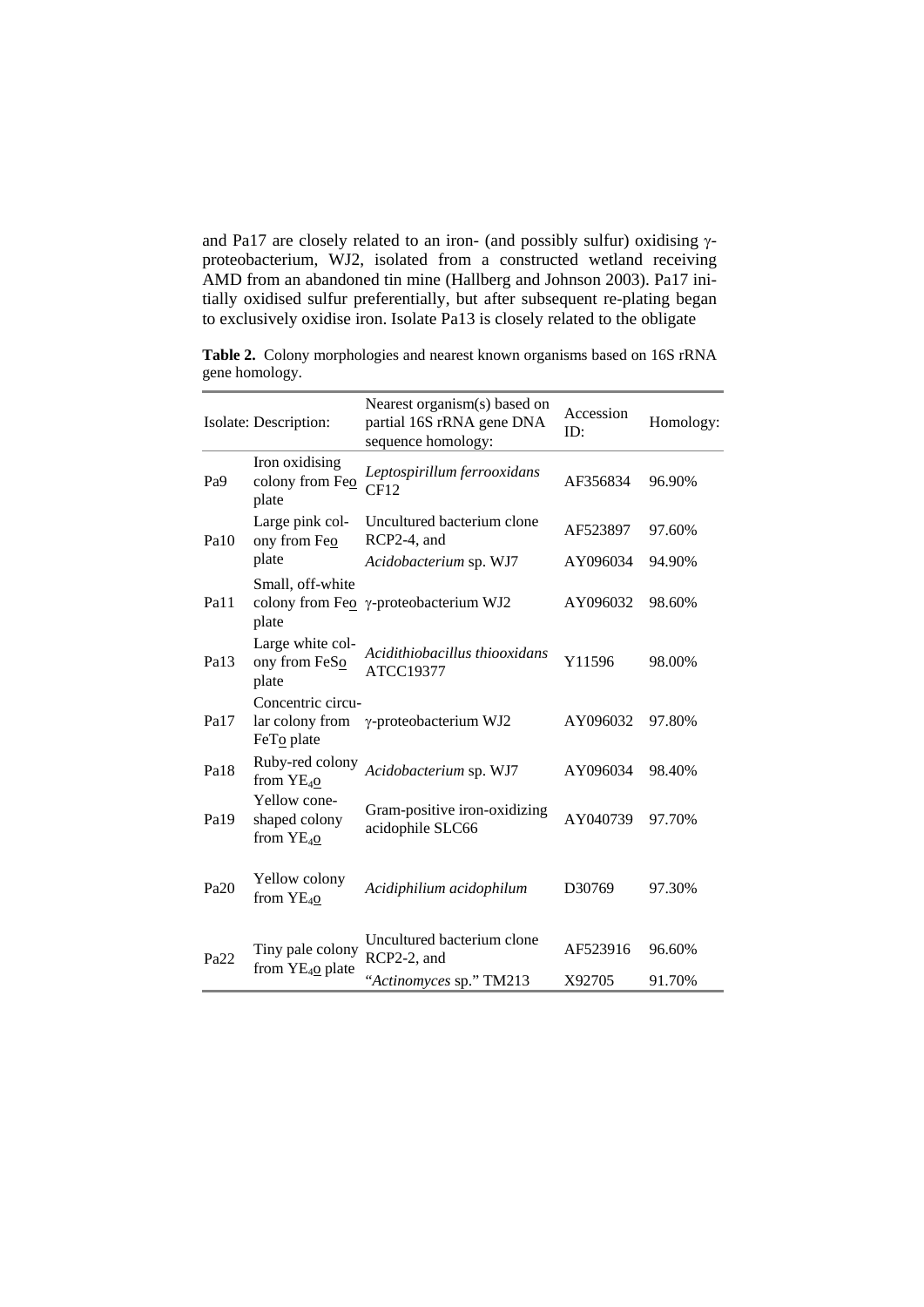| Clone:    | Nearest organism(s) based on partial 16S<br>rRNA gene DNA sequence homology: | Accession ID: Homology: |       |
|-----------|------------------------------------------------------------------------------|-------------------------|-------|
| pCBPa1b1  | Ralstonia pickettii                                                          | AY268176                | 99.4% |
| pCBPa1b2  | Uncultured bacterium clone RCP1-37,<br>and                                   | AF523912                | 94.5% |
|           | "Actinomyces sp." TM226                                                      | X92708                  | 93.0% |
| pCBPa1b3  | Uncultured bacterium - DGGE band C4                                          | AJ517308                | 97.0% |
| pCBPa1b4  | "Actinomyces sp." TM56                                                       | X92695                  | 94.1% |
| pCBPa1b5  | "Actinomyces sp." TM208                                                      | X92703                  | 97.9% |
| pCBPa1b6  | Uncultured bacterium - DGGE band C4                                          | AJ517308                | 97.4% |
| pCBPa1b7  | Uncultured bacterium clone RCP1-34,<br>and                                   | AF523911                | 95.8% |
|           | "Actinomyces sp." TM208                                                      | X92703                  | 95.6% |
| pCBPa1b10 | Uncultured bacterium - DGGE band C4                                          | AJ517308                | 97.2% |
| pCBPa1b11 | Uncultured bacterium clone RCP1-37,<br>and                                   | AF523912                | 94.4% |
|           | "Actinomyces sp." TM226                                                      | X92708                  | 93.8% |
| pCBPa1b12 | "Actinomyces sp." TM210                                                      | X92704                  | 94.0% |
| pCBPa1b13 | Uncultured bacterium - DGGE band C4                                          | AJ517308                | 97.4% |
| pCBPa1b15 | Uncultured bacterium clone RCP2-68                                           | AF523918                | 99.5% |
| pCBPa1b16 | Uncultured bacterium clone RCP2-4,<br>and                                    | AF523897                | 96.8% |
|           | Acidobacterium sp. WJ7                                                       | AY096034                | 93.1% |
| pCBPa1b17 | Uncultured bacterium clone RCP2-68                                           | AF523918                | 99.0% |

**Table 3.** Clones from Mynydd Parys and nearest known organisms based on 16S rRNA gene homology.

sulfur-oxidising autotroph *Acidithiobacillus thiooxidans*. Isolate Pa19 is related to an iron-oxidising, Gram-positive facultative heterotroph SLC66 described by Johnson et al. (2001). However, this isolate seems to be unable to oxidise iron and would not grow on the Feo or FeSo solid media. Isolates Pa10 and Pa18 are related to the obligate heterotroph *Acidobacterium*. Pa10 is most closely related to an uncultured clone, RCP2-4, from a wetland receiving acidic drainage from a reject coal pile (Brofft et al. 2002) while Pa18 is more closely related to an *Acidobacterium* sp., WJ7, isolated by Hallberg and Johnson (2003). Isolate Pa20 is closely related to the obligate heterotroph *Acidiphilium acidophilum*. Isolate Pa22 is related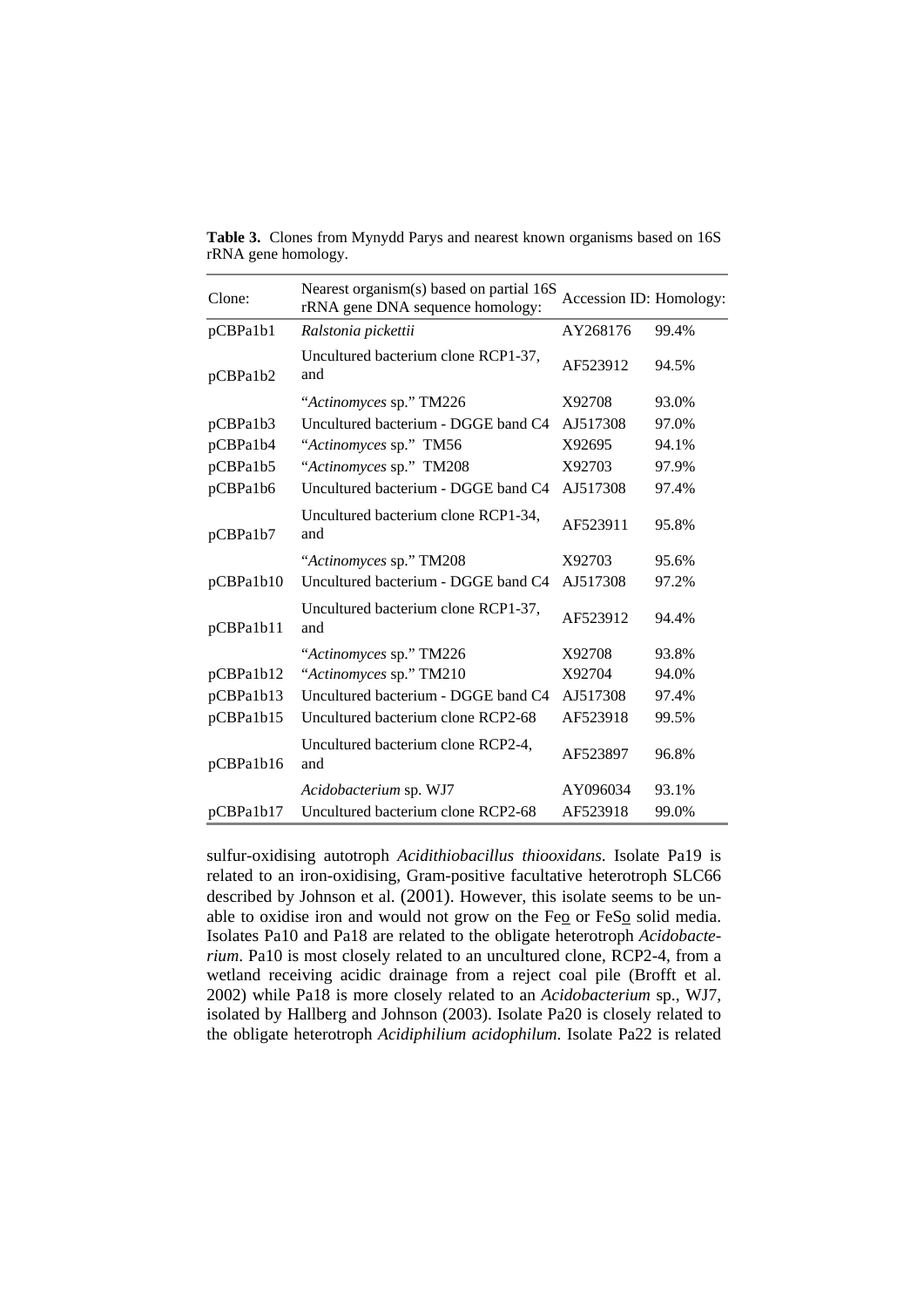to an uncultured actinomycete clone, RCP2-2, found at the same site as RCP2-4. It has no close described relatives and is the first of this group of extremely acidophilic actinomycetes to be cultured in the laboratory.

Plate-count data (not shown) show isolates Pa11 and Pa17 accounted for nearly half of the colony forming units (CFU) between them. Pa22 accounts for a fifth, while the other isolates make up the remainder.

Of twenty clones picked from the 16S rRNA gene clone library, RFLP analysis suggested there were fourteen major individual species. The closest relatives of these 14, as determined by gene homology, are summarised in Table 3.

The clone library was found to be dominated (13 out of 20) by clones related to a group of actinomycete-like clones found in the study on a wetland receiving drainage from a reject coal pile noted above. Many were also related to clones found during a study on acidic peat bogs, described as "*Actinomyces* sp." (Rheims et al. 1996). However, the closest known cultured relative of this group is isolate Pa22 above.

Four of the 20 clones are related to an organism found during DGGE analysis of the Tinto river, Spain (Gonzalez-Toril et al. 2003). These clones represent an organism that is quite unique phylogenetically, and has no known relatives at all, although it may be more closely related to the actinobacteria than to any other group.

Only two other organisms were represented in the library, an organism very closely related to *Ralstonia pickettii* (1/20) and an organism related to an *Acidobacterium* sp. (2/20). The latter clone is most closely related to isolate Pa10, of the two *Acidobacterium*-like isolates found in this study.

### **4 Conclusions and Discussion**

The Mynydd Parys spoil presents a specialised environment, which is highly acidic and metal rich due to the dissolution of the mineral sulfides contained therein. The fact that only acidophilic organisms were isolated supports this. The range of organisms isolated includes a variety of autotrophs and heterotrophs often associated with AMD and mineral rich dumps.

However, whereas AMD and active dumps are often found to be dominated by strict autotrophs such as *Acidithiobacillus* spp. and *Leptospirillum* spp., the most numerically dominant organism isolated here, in terms of plate-counts, was an iron and sulfur-oxidising heterotroph. It may be possible that this site, being less extreme, lends itself more to organisms with more adaptable metabolic capabilities; there may not be a high enough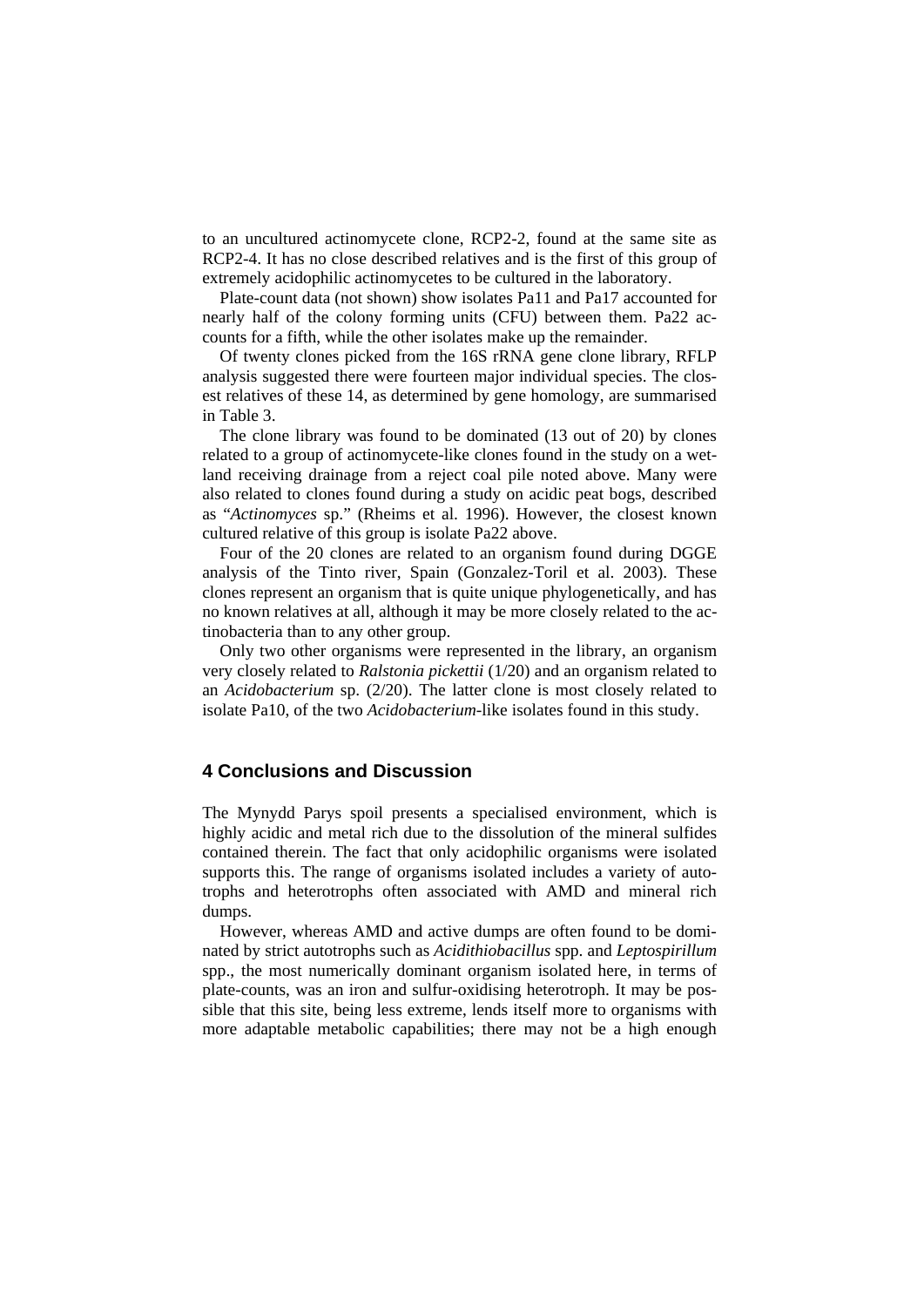concentration of available minerals to sustain a large population of mineral-oxidising autotrophs. This notion is exemplified by the isolation of what appears to be a non-mineral-oxidising relative (Pa19) of a mineraloxidising heterotroph (SLC66).

The fact that molecular analysis revealed a group of organisms, which represented only a fifth of the total isolates, dominated the population is unsurprising. It is testament to the caution which needs to be taken when applying culture-based quantitative data to an entire population. Use of the DNA-staining dye DAPI demonstrated (data not shown) that only around 10% of the total population could be cultured on the media used, and that while many mineral oxidisers were found, they do not appear to numerically dominate the spoil microbial community.

That this group of hitherto uncultured actinomycetes apparently dominate this site is most intriguing. The diversity of organisms found at Mynydd Parys echoes the findings of Brofft et al. (2002) in their study. Both these sites seem initially quite different, one is essentially generating AMD the other is essentially receiving it. The major common factor between them may be time. Both the Mynydd Parys spoil and the forest wetland may represent how the microflora of sites change following many years of exposure.

The question, however, that still remains is whether the biological mechanism for mineral oxidation and mobilisation at this site exists. The geochemical data suggest it must. The site maintains a low pH and high soluble mineral concentration, but is this due to the presumably small population of mineral oxidisers isolated? It would be easy to say that it must as there are no known examples of mineral oxidising actinomycetes. However, in a subsequent sample from the site, another actinomycete was isolated and initial studies have shown that this isolate appears to be capable of oxidising ferrous iron. It may therefore turn out to be the case that mineral oxidising actinomycetes are of great importance in weathered sites.

### **Acknowledgements**

CGB acknowledges the financial support given by the Natural Environment Research Council (U.K.) and Rio Tinto Technical Services Ltd. (Industrial CASE studentship NER/S/A/2002/10429).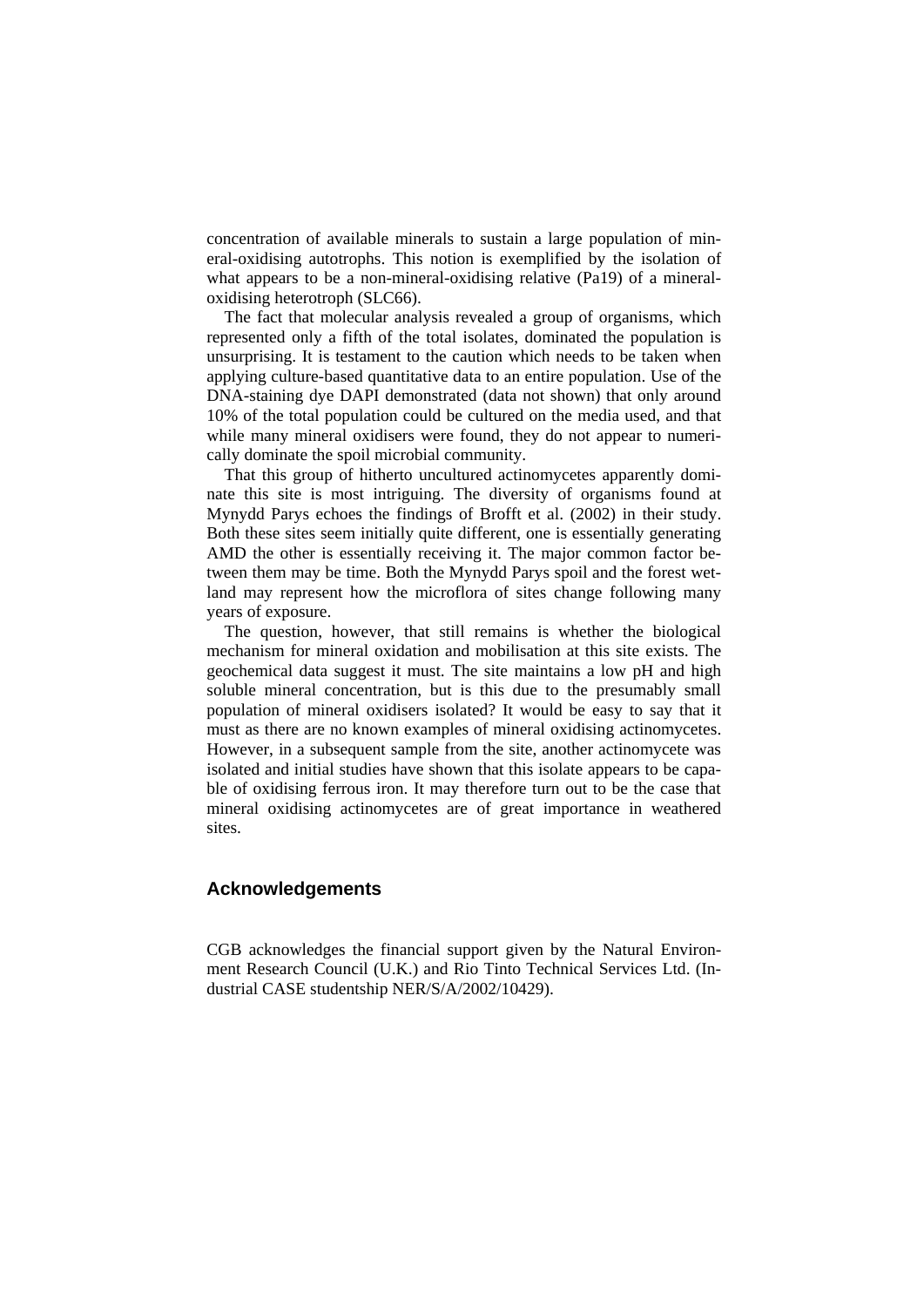#### **References**

- Altschul SF, Madden TL, Schaffer AA, Zhang J, Zhang Z, Miller W, Lipman DJ (1997) Gapped BLAST and PSI-BLAST: a new generation of protein database search programs. Nucleic Acids Res. 25, 3389-3402
- Banks D, Younger PL, Arnesen RT, Iversen RE, Banks SB (1997) Mine water chemistry: the good, the bad and the ugly. Environ. Geol. 32,157-174
- Barns SM, Takala SL, Kuske CR (1999) Wide distribution and diversity of members of the bacterial kingdom *Acidobacterium* in the environment. Appl. Environ. Microbiol. 65, 1731-1737
- Berthelot D, Leduc LG, Ferroni GD (1997) Iron-oxidising autotrophs and acidophilic heterotrophs from uranium mine environments. Geomicrobiol. J. 14, 317-324
- Brofft JE, McArther JV, Shimkets LJ (2002) Recovery of novel bacterial diversity from a forested wetland impacted by reject coal. Environ. Microbiol. 4, 764- 769
- Gleisner M, Herbert Jr. RB (2002) Sulfide mineral oxidation in freshly processed tailings: batch experiments. J Geochem. Explorat. 76, 139-153
- Goebel BM, Stackebrandt E (1994) Molecular analysis of the microbial biodiversity in a natural acidic environment. In: Jerez CA, Vergas T, Toledo H and Wiertz JV (eds) Biohydrometallurgical Processing. University of Chile, pp 43-52
- Gonzalez-Toril E, Llobet-Brossa E, Casamayor EO, Amann R, Amils R (2003) Microbial ecology of an extreme acidic environment, the Tinto River. Appl. Environ. Microbiol. 69, 4853-4865
- Hallberg KB, Johnson DB (2003) Novel acidophiles isolated from moderately acidic mine drainage waters. Hydrometallurgy 71, 139-148
- Jenkins DA, Johnson DB and Freeman C (2000) Mynydd Parys Cu-Pb-Zn Mines: mineralogy, microbiology and acid mine drainage. In: Cotter-Howells JD, Cambell LS, Valsami-Jones E and Batchelder M (eds) Environmental Mineralogy: Microbial Interactions, Anthropogenic Influences, Contaminated Land and Waste Management. Mineralogical Society, London, pp 161-179
- Johnson DB (1995) Selective solid media for isolating and enumerating acidophilic bacteria. J. Microbiol. Meth. 23, 205-218
- Johnson DB (1998) Biodiversity and ecology of acidophilic microorganisms. FEMS Microbiol. Ecol. 27, 307-317
- Johnson DB, Bacelar-Nicolau P, Okibe N, Yahya A, Hallberg KB (2001) Role of pure and mixed cultures of Gram-positive eubacteria in mineral leaching. In: Ciminelli VST and Garcia Jr. O (eds) Biohydrometallurgy: Fundamentals, Technology and Sustainable Development. Process Metallurgy 11A. Elsevier, Amsterdam. pp 461-470
- Johnson DB, Hallberg KB (2003) The microbiology of acidic mine waters. Res. Microbiol. 154, 446-473
- Johnson DB, Roberto FF (1997) Heterotrophic acidophiles and their roles in the bioleaching of sulfide minerals. In: Rawlings DE (ed) Biomining: Theory,